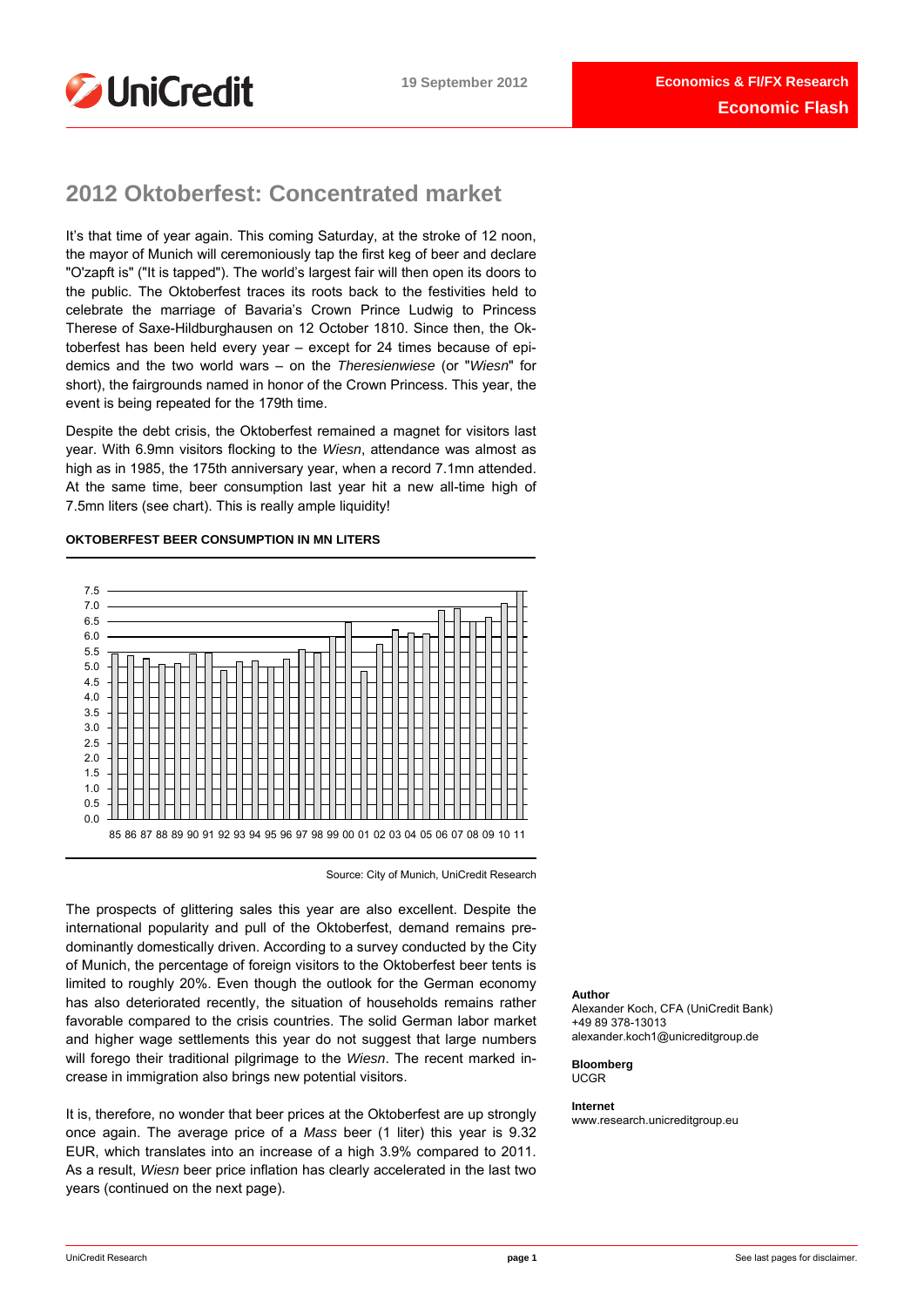

Moreover, the price of barley was recently trading at new record highs on the back of the general spike in grain prices (see chart). According to Germany's beer Purity Law, barley – alongside hops and water – is the third ingredient for brewing beer.

# 0 50 100 150 200 250 300 350 400 450 Jan-80 Jan-85 Jan-90 Jan-95 Jan-00 Jan-05 Jan-10 **Barley** Wheat

# **PRICE INDEX, (JAN-80=100), IN USD**

In the environment of record-low ECB interest rates, are these now the first harbingers of an impending massive acceleration in German consumer price inflation? Most definitely not in our view!

First, the surge in grain prices will probably not have a major impact on end-consumer prices. The price jump is being driven primarily by the most severe drought in decades in the US. A normalization of the prospects for the next harvest period could see price pressure abate again rapidly. Furthermore, despite the recent record levels, the annual rate of grain price inflation remains limited compared to the last two cycles. Finally, the share of raw material costs in the brewing of beer is also low. Just like other "food staples", the share of raw material costs in end-consumer prices has posted a drastic and steady decline in recent decades in industrialized countries. In the case of beer, the cost of the brewing barley accounts for only roughly 1.5% of the retail price.

Second, prices at the Oktoberfest are not exactly representative of general consumer price inflation. Impressive proof of this is provided by our *Wiesn* Visitor Price Index (WVPI). In simplified terms, the cost of visiting the *Wiesn* breaks down as follows: the price of public transportation, the consumption of two *Mass* (2 x 1 liter) of beer, and half a grilled chicken (*Hendl*) (see chart next column).



Source: Munich public transport authority, UniCredit Research

Based on our calculations, the weighted index is increasing 2.8% yoy in 2012. As a result, prices at the Oktoberfest are also rising more strongly this year than the general consumer price index. In August, consumer price inflation in Germany was running at 2.1%. The UniCredit *Wiesn* Visitor Price Index (WVPI) shows that prices at the *Wiesn* have increased at an annual rate of 4.0% since 1985 – more than twice the rate of consumer price inflation of 1.9% (see chart below).



# **PRICE INDICES (1985=100)**

When assessing the higher price increases at the Oktoberfest, it must however be mentioned that there has also been a clearly disproportionate increase in the costs of erecting and operating a *Wiesn* tent, not least because of the much more stringent security requirements.

Furthermore, the competitive situation at the Oktoberfest is completely different compared to taverns/restaurants and the retail beer trade in Germany. The variety of beers offered in Germany is huge. Across the country, there are more than

# **PRICE INDICES (1985=100)**

Source: World Bank, UniCredit Research

Source: Federal Statistical Office, UniCredit Research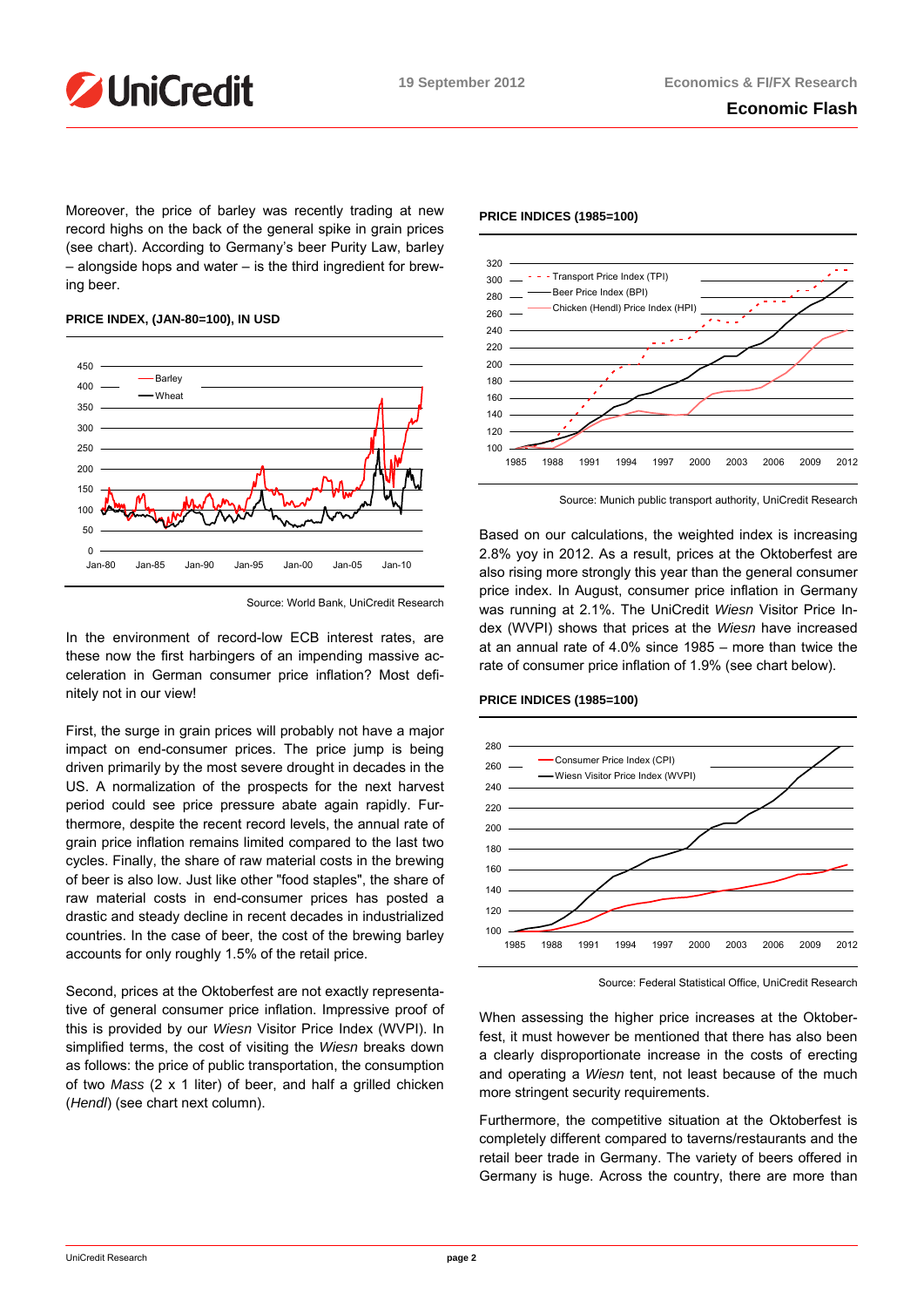

# **Economic Flash**

1,300 operating breweries. Average annual production per brewery in 2009 was 74,000hl. To put this number into perspective, it is helpful to compare the German market with the concentrated Dutch beer market. There, average beer production totals 2,115,000hl – almost a thirty-fold difference (see chart below).

# **BEER PRODUCTION PER BREWERY, IN 1,000 HL (2009)**



Source: Deutscher Brauer-Bund, UniCredit Research

Together with the general downward trend in per capita beer consumption, this suggests that the German breweries have only low pricing power. This does not, however, hold true for the Oktoberfest, since competition there is limited. The regulations for operating a beer tent at the *Wiesn* state: "The Oktoberfest is the traditional Munich festival with Munich hospitality and Munich beer. The aim is to preserve this tradition. For this reason, visitors to the Wiesn may only be served Munich beer brewed by the efficient and traditional Munich breweries that comply with the Munich Purity Law promulgated in 1487 and the German Purity Law promulgated in 1906." Accordingly, only larger breweries with production facilities located in the City of Munich are allowed to operate tents at the *Wiesn* to ensure a secure and uninterrupted flow in the beer tents. At the moment, only six breweries meet this standard. Law suits against this restriction were rejected by the Munich district court – without any limitations imposed, in contrast, for example, to the latest rulings from the German constitutional court on the EMU rescue measures.

To illustrate the market dominance of the Oktoberfest breweries, we employ a frequently-used measure of market concentration: the Herfindahl Index. It is defined as the sum of the squares of the market shares of each individual firm in an industry. Normally, the index is transformed in such a way that it can assume values between 0 and 10,000. The higher the value, the more concentrated the market. According to the definition of the US Department of Justice, for example, a market with an index value below 1,000 is considered "not concentrated", while values from 1,800 indicate "high concentration". Calculations by the German Federal Statistical Office show an index value of just below 400 for the German brewing industry. If, in contrast, the index is calculated for the Oktoberfest market, the value is over 1,900, which translates into a "highly concentrated" market. The pricing power on the *Wiesn* is, therefore, considerably higher. This is also evidenced by a comparison of the development of *Mass* (liter) prices at the Oktoberfest with the national consumer price for bottled beer. In August, the inflation rate for bottled beer was a moderate +0.8% yoy. In the last 20 years, the price of bottled beer has risen by an annual average of 1.4%, less than half as much as the *Wiesn* beer price (see chart below).

All in all, with respect to the outlook for inflation, it is therefore possible to sound the all-clear from this front. Oktoberfest prices are not a meaningful leading indicator of consumer price inflation. Hence, now that your nerves have been calmed that deserves a celebratory "Prost"!



# **PRICE INDICES (1991=100)**

Source: Federal Statistical Office, UniCredit Research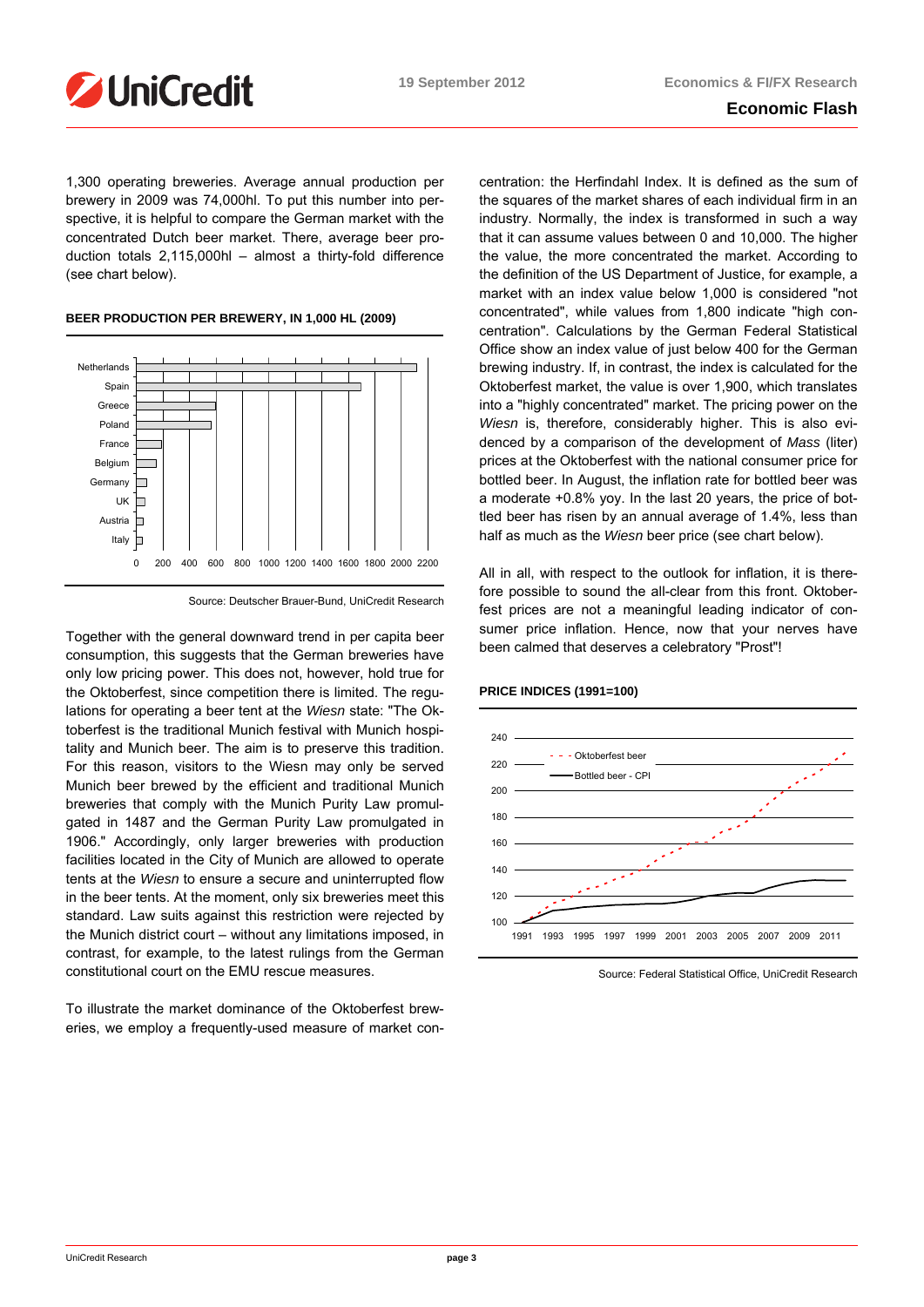

# **Economic Flash**

# **Disclaimer**

Our recommendations are based on information obtained from, or are based upon public information sources that we consider to be reliable but for the completeness and accuracy of which we assume no liability. All estimates and opinions included in the report represent the independent judgment of the analysts as of the date of the issue. We reserve the right to modify the views expressed herein at any time without notice. Moreover, we reserve the right not to update this information or to discontinue it altogether without notice.<br>This analysis is for information purposes only

financial, money market or investment instrument or any security, (ii) is neither intended as such an offer for sale or subscription of or solicitation of an offer to buy or subscribe for any financial, money market or investment instrument or any security nor (iii) as an advertisement thereof. The investment possibilities discussed in this report may not be<br>suitable for certain investors depending on t may fluctuate in price or value. Investors may get back less than they invested. Changes in rates of exchange may have an adverse effect on the value of investments. Furthermore, past performance is not necessarily indicative of future results. In particular, the risks associated with an investment in the financial, money market or investment instrument or security under discussion are not explained in their entirety.

This information is given without any warranty on an "as is" basis and should not be regarded as a substitute for obtaining individual advice. Investors must make their own de-<br>termination of the appropriateness of an inve fiscal and financial position. As this document does not qualify as an investment recommendation recommendation, neither this document nor any part<br>of it shall form the basis of, or be relied on in connection with or act a bank's investment advisor for individual explanations and advice.

Neither UniCredit Bank, UniCredit Bank London, UniCredit Bank Milan, UniCredit Bank Vienna, UniCredit Romania, UniCredit Bulbank, Zagrebačka banka, UniCredit Bank Czechia, Bank Pekao, UniCredit Russia, UniCredit Slovakia, UniCredit Tiriac, ATF Bank nor any of their respective directors, officers or employees nor any other person accepts any liability whatsoever (in negligence or otherwise) for any loss howsoever arising from any use of this document or its contents or otherwise arising in connection therewith.

This analysis is being distributed by electronic and ordinary mail to professional investors, who are expected to make their own investment decisions without undue reliance on<br>this publication, and may not be redistributed

#### **Responsibility for the content of this publication lies with:**

a) UniCredit Bank AG (UniCredit Bank), Am Tucherpark 16, 80538 Munich, Germany, (also responsible for the distribution pursuant to §34b WpHG). The company belongs to<br>UniCredit Group. Regulatory authority: "BaFin" – Bundes

b) UniCredit Bank AG London Branch (UniCredit Bank London), Moor House, 120 London Wall, London EC2Y 5ET, United Kingdom.

Regulatory authority: "BaFin" – Bundesanstalt für Finanzdienstleistungsaufsicht, Lurgiallee 12, 60439 Frankfurt, Germany and subject to limited regulation by the Financial Ser-<br>vices Authority (FSA), 25 The North Colonnade

c) UniCredit Bank AG Milan Branch (UniCredit Bank Milan), Via Tommaso Grossi 10, 20121 Milan, Italy, duly authorized by the Bank of Italy to provide investment services.<br>Regulatory authority: "Bank of Italy", Via Nazionale

d) UniCredit Bank AG Vienna Branch (UniCredit Bank Vienna), Julius-Tandler-Platz 3, 1090 Vienna, Austria

Regulatory authority: Finanzmarktaufsichtsbehörde (FMA), Otto-Wagner-Platz 5, 1090 Vienna, Austria and subject to limited regulation by the "BaFin" – Bundesanstalt für Finanzdienstleistungsaufsicht, Lurgiallee 12, 60439 Frankfurt, Germany. Details about the extent of our regulation by the Bundesanstalt für Finanzdienstleistungsaufsicht are available from us on request.

Regulatory authority: Sermaye Piyasası Kurulu – Capital Markets Board of Turkey, Eskişehir Yolu 8.Km No:156, 06530 Ankara, Turkey

e) UniCredit CAIB Securities Romania (UniCredit Romania), Str. Nicolae Caramfil nr. 25, Etaj 5, Sector 1, Bucuresti, Romania

Regulatory authority: CNVM, Romanian National Securities Commission, Foisurului street, no. 2, sector 3, Bucharest, Romania

f) UniCredit Bulbank, Sveta Nedelya Sq. 7, BG-1000 Sofia, Bulgaria Regulatory authority: Financial Supervision Commission (FSC), 33 Shar Planina str.,1303 Sofia, Bulgaria

g) Zagrebačka banka, Paromlinska 2, HR-10000 Zagreb, Croatia Regulatory authority: Croatian Agency for Supervision of Financial Services, Miramarska 24B, 10000 Zagreb, Croatia

h) UniCredit Bank Czech Republic (UniCredit Bank Czechia), Na Príkope 858/20, CZ-11121 Prague, Czech Republic Regulatory authority: CNB Czech National Bank, Na Příkopě 28, 115 03 Praha 1, Czech Republic

i) Bank Pekao, ul. Grzybowska 53/57, PL-00-950 Warsaw, Poland

Regulatory authority: Polish Financial Supervision Authority, Plac Powstańców Warszawy 1, 00-950 Warsaw, Poland

j) ZAO UniCredit Bank Russia (UniCredit Russia), Prechistenskaya emb. 9, RF-19034 Moscow, Russia

Regulatory authority: Federal Service on Financial Markets, 9 Leninsky prospekt, Moscow 119991, Russia

k) UniCredit Bank Slovakia a.s. (UniCredit Slovakia), Šancova 1/A, SK-813 33 Bratislava, Slovakia Regulatory authority: National Bank of Slovakia, Imricha Karvaša 1, 813 25 Bratislava, Slovakia

l) UniCredit Tiriac Bank (UniCredit Tiriac), Bucharest 1F Expozitiei Boulevard, RO-012101 Bucharest 1, Romania<br>Regulatory authority: CNVM, Romanian National Securities Commission, Foişorului street, no.2, sector 3, Buchare

m) ATF Bank, 100 Furmanov Str., KZ-050000 Almaty, Kazakhstan<br>Agency of the Republic of Kazakhstan on the state regulation and supervision of financial market and financial organisations, 050000, Almaty, 67 Aiteke Bi str.,

### **POTENTIAL CONFLICTS OF INTEREST**

UniCredit Bank AG acts as a Specialist or Primary Dealer in government bonds issued by the Italian, Portuguese and Greek Treasury. Main tasks of the Specialist are to participate with continuity and efficiency to the governments' securities auctions, to contribute to the efficiency of the secondary market through market making activity and quoting<br>requirements and to contribute to the manageme

### **ANALYST DECLARATION**

The author's remuneration has not been, and will not be, geared to the recommendations or views expressed in this study, neither directly nor indirectly.

### **ORGANIZATIONAL AND ADMINISTRATIVE ARRANGEMENTS TO AVOID AND PREVENT CONFLICTS OF INTEREST**

To prevent or remedy conflicts of interest, UniCredit Bank, UniCredit Bank London, UniCredit Bank Milan, UniCredit Bank Vienna, UniCredit Romania, UniCredit Bulbank, Zagrebačka banka, UniCredit Bank Czechia, Bank Pekao, UniCredit Russia, UniCredit Slovakia, UniCredit Tiriac, and ATF Bank have established the organizational arrangements<br>required from a legal and supervisory aspect, adherence non-physical barriers (collectively referred to as "Chinese Walls") designed to restrict the flow of information between one area/department of UniCredit Bank, UniCredit Bank<br>London, UniCredit Bank Milan, UniCredit Bank Vi Slovakia, UniCredit Tiriac, ATF Bank and another. In particular, Investment Banking units, including corporate finance, capital market activities, financial advisory and other capital raising activities, are segregated by physical and non-physical boundaries from Markets Units, as well as the research department. In the case of equities execution by UniCredit<br>Bank AG Milan Branch, other than as a matter available conflicts of interest and other material interests is made in the research. Analysts are supervised and managed on a day-to-day basis by line managers who do not have responsibility for Investment Banking activities, including corporate finance activities, or other activities other than the sale of securities to clients.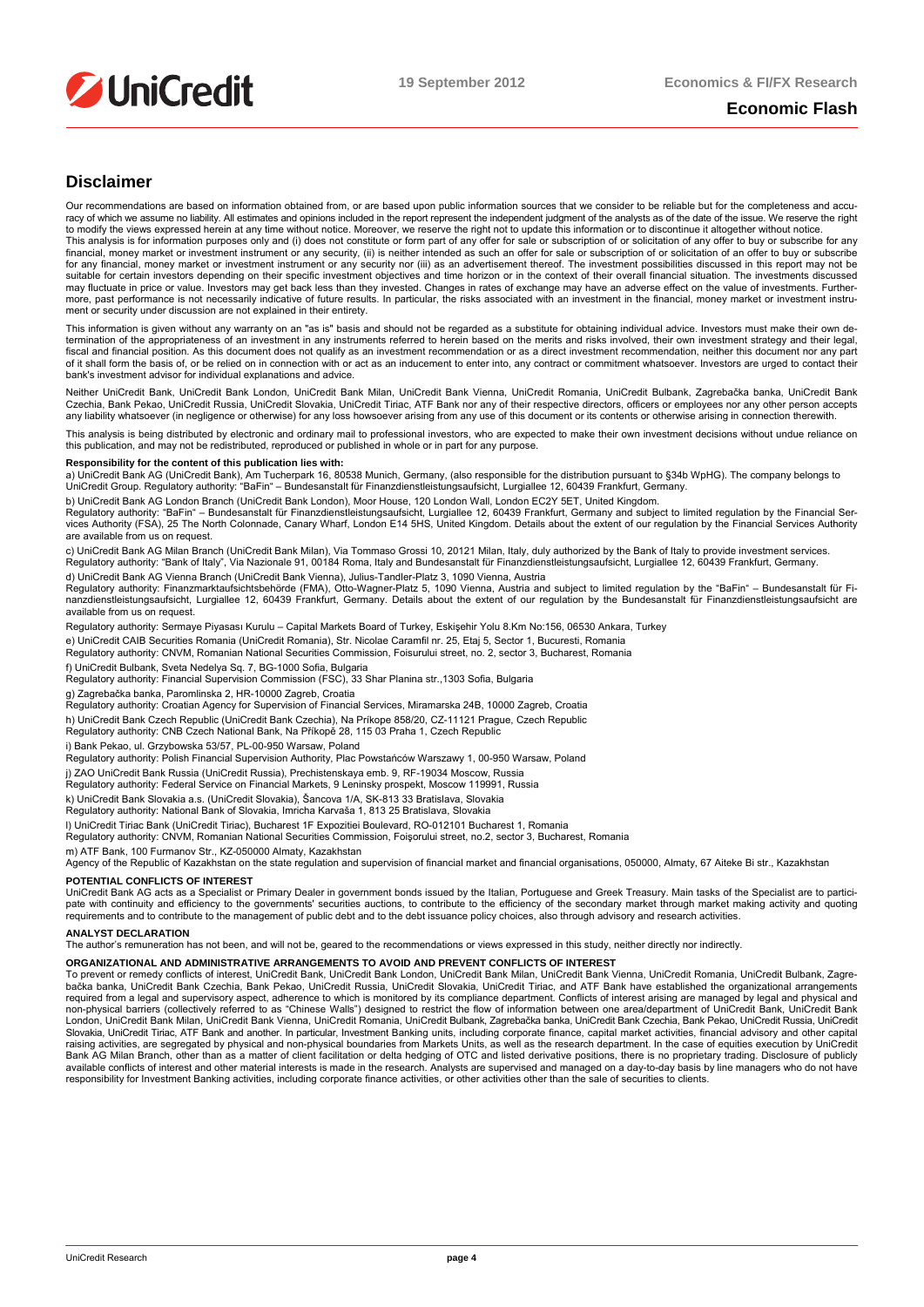

#### **ADDITIONAL REQUIRED DISCLOSURES UNDER THE LAWS AND REGULATIONS OF JURISDICTIONS INDICATED**

#### **Notice to Australian investors**

This publication is intended for wholesale clients in Australia subject to the following:<br>UniCredit Bank AG and its branches do not hold an Australian Financial Services licence but are exempt from the requirement to hold services to wholesale clients. UniCredit Bank AG and its branches are regulated by BaFin under German laws, which differ from Australian laws. This document is only for distribution to wholesale clients as defined in Section 761G of the Corporations Act. UniCredit Bank AG and its branches are not Authorised Deposit Taking Institutions under the Banking Act 1959 and are not authorised to conduct a banking business in Australia.

#### **Notice to Austrian investors**

This document does not constitute or form part of any offer for sale or subscription of or solicitation of any offer to buy or subscribe for any securities and neither this document nor any part of it shall form the basis of, or be relied on in connection with or act as an inducement to enter into, any contract or commitment whatsoever.<br>This document is confidential and is being supplied to you solely whole or part, for any purpose.

#### **Notice to Czech investors**

This report is intended for clients of UniCredit Bank, UniCredit Bank London, UniCredit Bank Dincredit Bank Vienna, UniCredit Romania, UniCredit Bulbank, Zagrebačka<br>banka, UniCredit Bank Czechia, Bank Pekao, UniCredit Russ other person for any purpose.

#### **Notice to Italian investors**

This document is not for distribution to retail clients as defined in article 26, paragraph 1(e) of Regulation n. 16190 approved by CONSOB on October 29, 2007.<br>In the case of a short note, we invite the investors to read t

#### **Notice to Japanese investors**

This document does not constitute or form part of any offer for sale or subscription for or solicitation of any offer to buy or subscribe for any securities and neither this document nor any part of it shall form the basis of, or be relied on in connection with or act as an inducement to enter into, any contract or commitment whatsoever.

#### **Notice to Polish investors**

This document is intended solely for professional clients as defined in Art. 3 39b of the Trading in Financial Instruments Act of 29 July 2005.The publisher and distributor of the recommendation certifies that it has acted with due care and diligence in preparing the recommendation, however, assumes no liability for its completeness and accuracy.

### **Notice to Russian investors**

As far as we are aware, not all of the financial instruments referred to in this analysis have been registered under the federal law of the Russian Federation "On the Securities Market" dated 22 April 1996, as amended (the "Law"), and are not being offered, sold, delivered or advertised in the Russian Federation. This analysis is intended for qualified<br>investors, as defined by the Law, and shall n

#### **Notice to Turkish investors**

Investment information, comments and recommendations stated herein are not within the scope of investment advisory activities. Investment advisory services are provided in accordance with a contract of engagement on investment advisory services concluded with brokerage houses, portfolio management companies, non-deposit banks and the<br>clients. Comments and recommendations stated herein rely o your financial status, risk and return preferences. For this reason, to make an investment decision by relying solely on the information stated here may not result in consequences that meet your expectations.

#### **Notice to UK investors**

This communication is directed only at clients of UniCredit Bank, UniCredit Bank London, UniCredit Bank Milan, UniCredit Bank Vienna, UniCredit Romania, UniCredit Bulbank, Zagrebačka banka, UniCredit Bank Czechia, Bank Pekao, UniCredit Russia, UniCredit Slovakia, UniCredit Tiriac, or ATF Bank in the Czech Republic who (i) have professional experience in matters relating to investments or (ii) are persons falling within Article 49(2)(a) to (d) ("high net worth companies, unincorporated associations, etc.") of the United<br>Kingdom Financial Services and Markets referred to as "relevant persons"). This communication must not be acted on or relied on by persons who are not relevant persons. Any investment or investment activity to which this communication relates is available only to relevant persons and will be engaged in only with relevant persons.

### **Notice to U.S. investors**

This report is being furnished to U.S. recipients in reliance on Rule 15a-6 ("Rule 15a-6") under the U.S. Securities Exchange Act of 1934, as amended. Each U.S. recipient of this<br>report represents and agrees, by virtue of issuer mentioned herein, or engage in any transaction to purchase or sell or solicit or offer the purchase or sale of such securities, should contact a registered representative of UniCredit Capital Markets, LLC.

Any transaction by U.S. persons (other than a registered U.S. broker-dealer or bank acting in a broker-dealer capacity) must be effected with or through UniCredit Capital Markets.<br>The securities referred to in this report

reporting and/or other requirements. Available information regarding the issuers of such securities may be limited, and such issuers may not be subject to the same auditing and reporting standards as U.S. issuers.

The information contained in this report is intended solely for certain "major U.S. institutional investors" and may not be used or relied upon by any other person for any purpose.<br>Such information is provided for informat amended, or under any other U.S. federal or state securities laws, rules or regulations. The investment opportunities discussed in this report may be unsuitable for certain inves-<br>tors depending on their specific investmen in securities, commodities or other financial products, transactions may be executed only in accordance with applicable law and legislation, which may vary from jurisdiction to

jurisdiction and which may require that a transaction be made in accordance with applicable exemptions from registration or licensing requirements.<br>The information in this publication is based on carefully selected sources its completeness or accuracy. All opinions expressed herein reflect the author's judgment at the original time of publication, without regard to the date on which you may receive such information, and are subject to change without notice.<br>UniCredit Capital Markets may have issued other reports that are inconsistent with, and reach different conclusions from, the information presented in this report

tions reflect the different assumptions, views and analytical methods of the analysts who prepared them. Past performance should not be taken as an indication or guarantee of

future performance, and no representation or warranty, express or implied, is provided in relation to future performance.<br>UniCredit Capital Markets and any company affiliated with it may, with respect to any securities dis ties; and (e) act as paid consultant or advisor to any issuer.

The information contained herein may include forward-looking statements within the meaning of U.S. federal securities laws that are subject to risks and uncertainties. Factors<br>that could cause a company's actual results an tions that adversely affect the level of demand for the company's products or services, changes in foreign exchange markets, changes in international and domestic financial markets and in the competitive environment, and other factors relating to the foregoing. All forward-looking statements contained in this report are qualified in their entirety by this cautionary statement

#### **This document may not be distributed in Canada.**